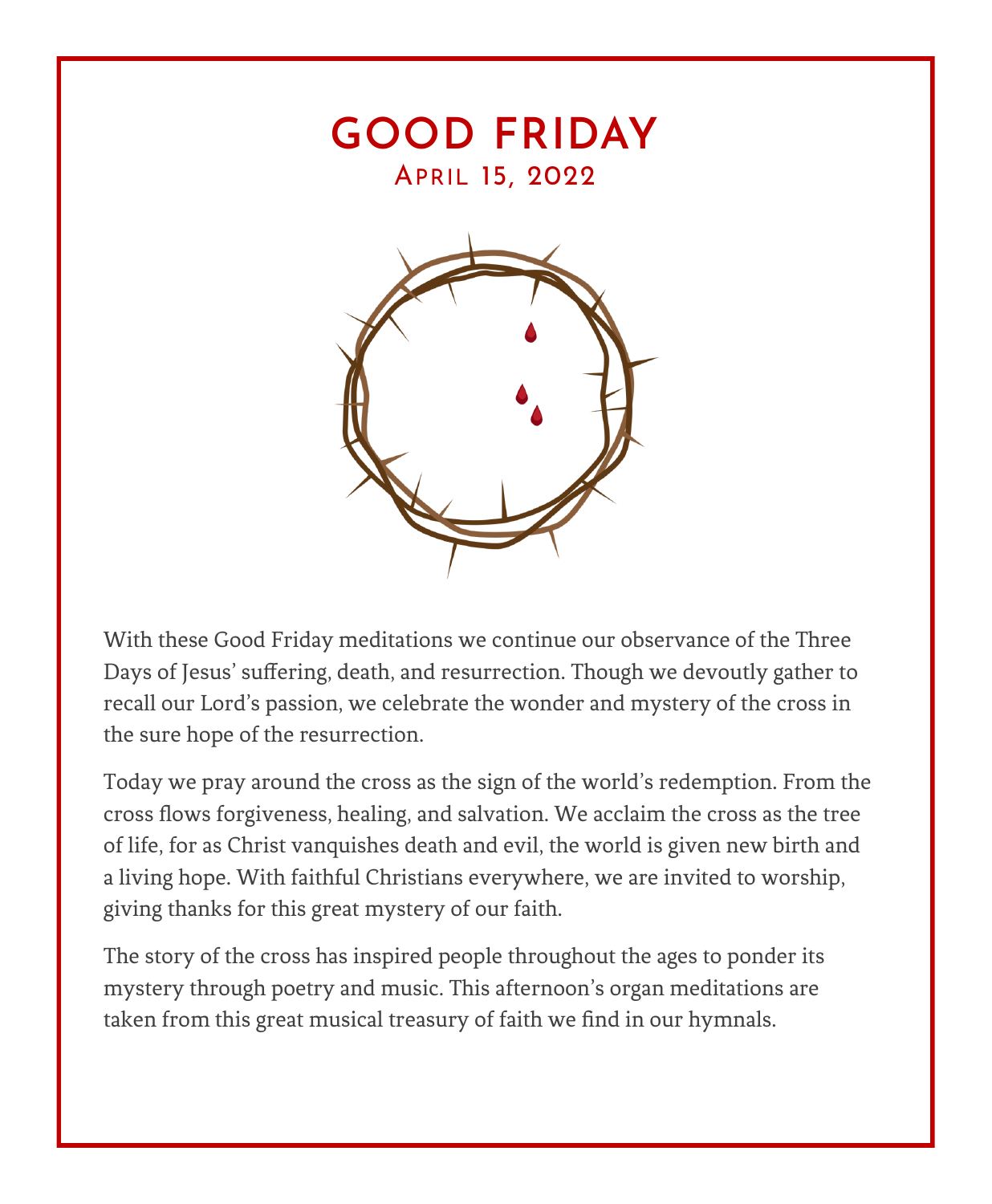# **GATHERING**

# **WHAT WONDROUS LOVE IS THIS** Tune: "Walker's Southern Harmony", 1835

Setting: David Paxton Text: American folk hymn, c. 1811

What wondrous love is this, O my soul! What wondrous love is this that caused the Lord of bliss to bear the dreadful curse for my soul!

When I was sinking down, beneath God's righteous frown, Christ laid aside his crown for my soul.

And when from death I'm free, I'll sing on. And when from death I'm free, I'll sing and joyful be, and through eternity I'll sing on!

**CALL TO WORSHIP** from the Orthodox Tradition

Today the One who hung the earth upon the waters is hung on a tree. The King of the angels is decked with a crown of thorns. The One who wraps the heavens in clouds is wrapped in the purple of mockery. The One who freed Adam in the Jordan is slapped in the face. The Bridegroom of the Church is affixed to the cross with nails. The Son of the Virgin is pierced by a spear. The One who clothes himself with light as with a garment stood naked for trial. He was struck on the cheek by hands that he himself had formed. Then the curtain of the temple was torn in two. Then the sun was darkened. Come, let us worship Christ.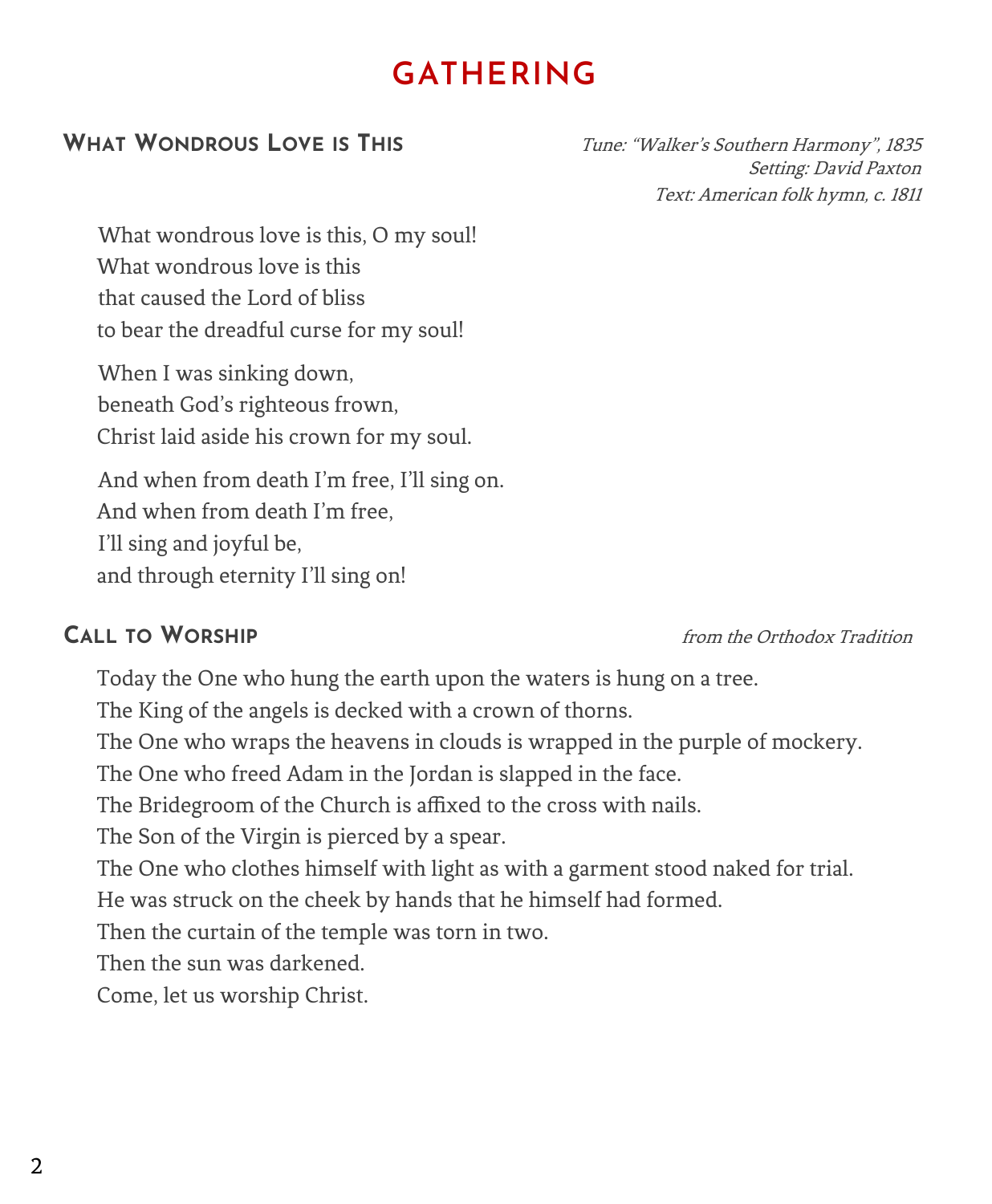# **IN THE CROSS OF CHRIST I GLORY** Tune: Ithamar Conkey, 1815-1867

Setting: John Carter, 1996 Text: John Bowring, 1792-1872

In the cross of Christ I glory, towering o'er the wrecks of time; all the light of sacred story gathers round its head sublime.

When the sun of bliss is beaming light and love upon my way, from the cross the radiance streaming adds more luster to the day.

Bane and blessing, pain and pleasure, by the cross are sanctified; peace is there that knows no measure, joys that through all time abide.

# **LISTENING**

**SCRIPTURE** Matthew 27:1-2

When morning came, the chief priests and the elders all met together to plan the death of Jesus. They bound him and led him away, to hand him over to Pilate, the Roman governor.

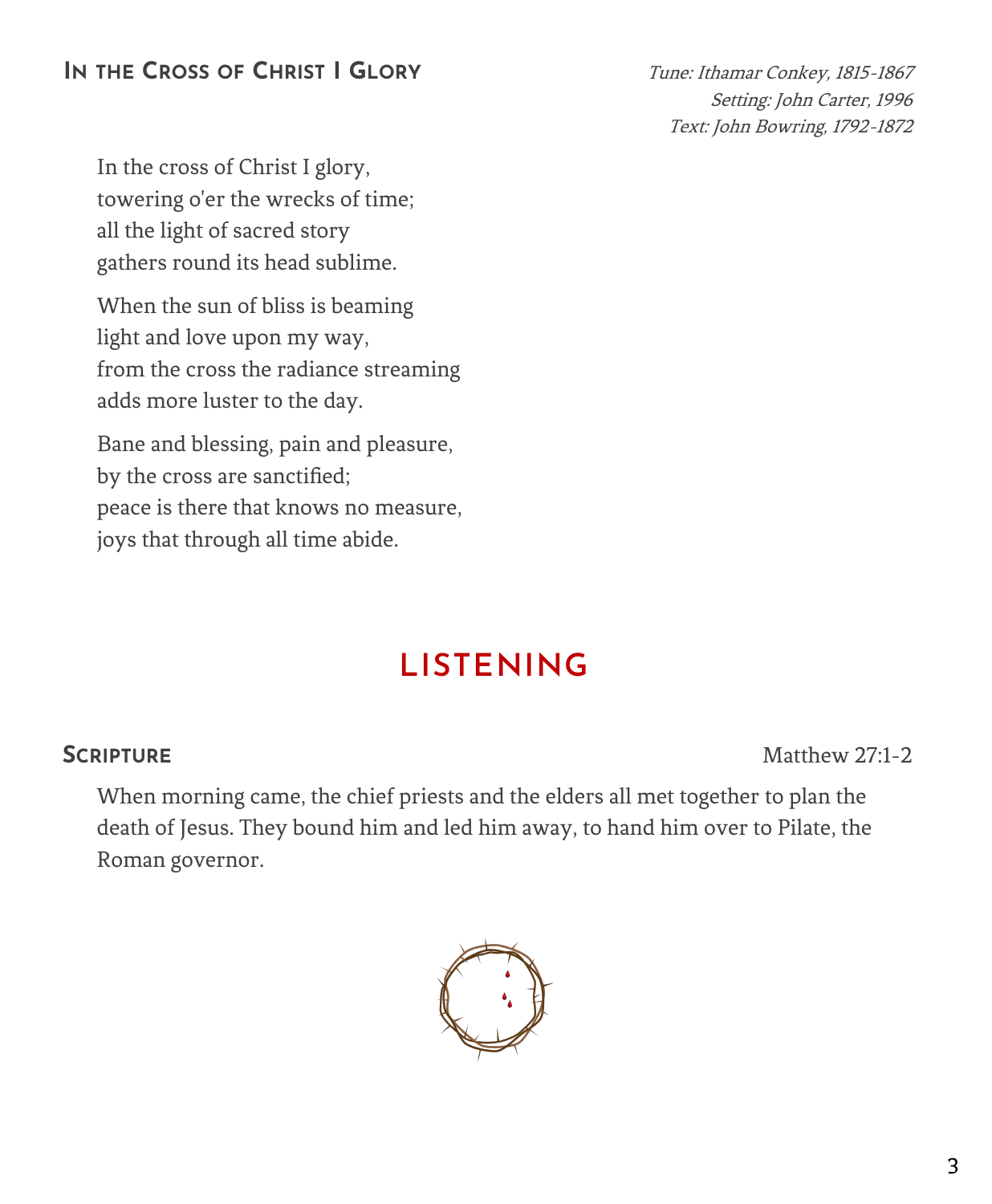# **ALAS! AND DID MY SAVIOR BLEED** Tune: Hugh Wilson, 1764-<sup>1824</sup>

Setting: Wayne Wold, 2010 Text: Isaac Watts, 1674-1748

Alas! and did my Savior bleed, and did my Sovereign die! Would he devote that sacred head for sinners such as I?

Was it for crimes that I have done, he groaned upon the tree? Amazing pity! Grace unknown! And love beyond degree!

Thus might I hide my blushing face while his dear cross appears; dissolve my heart in thankfulness, and melt mine eyes to tears.

But drops of tears can ne'er repay the debt of love I owe. Here, Lord, I give myself away; 'tis all that I can do.

**SCRIPTURE** Matthew 27:27-30

Then the soldiers took Jesus into Pilate's residence where they collected the whole company round him. They stripped him and dressed him in a scarlet cloak; and weaving a crown of thorns they placed it on his head, and a stick in his right hand. Falling on their knees before him they jeered at him: "Hail, King of the Jews!" They spat on him, and used the stick to beat about the head.

# **O SACRED HEAD, NOW WOUNDED** Tune: Hans Leo Hassler, 1564-<sup>1612</sup>

harmonized by J.S. Bach, 1685-1750 Setting: Timothy Flynn, 1991 Text: Bernard of Clairvaux, 1091-1153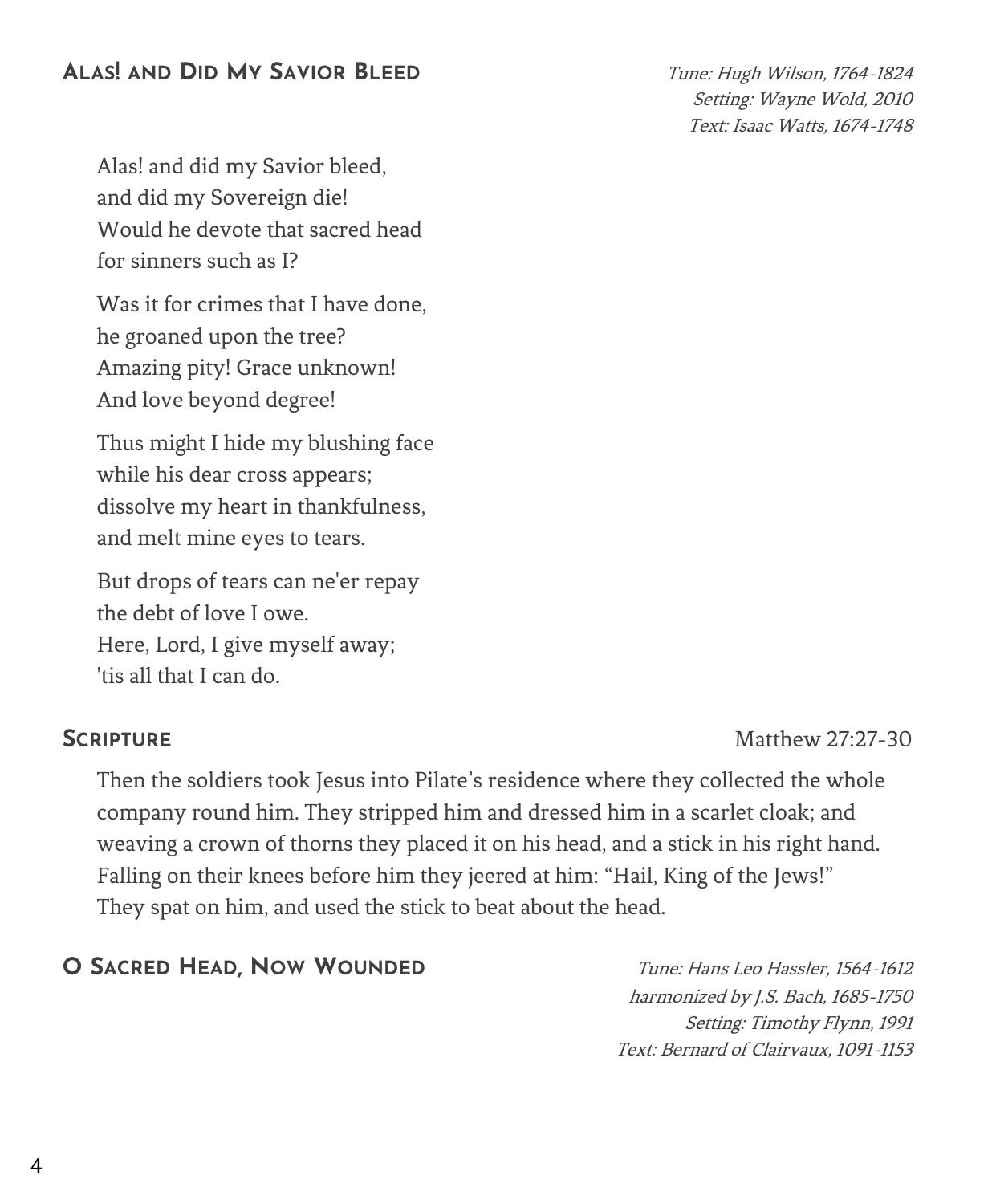O sacred head, now wounded, with grief and shame weighed down, now scornfully surrounded with thorns, thine only crown! O sacred head, what glory, what bliss till now was thine! Yet, though despised and gory, I joy to call thee mine.

What language shall I borrow to thank thee, dearest Friend, for this, thy dying sorrow, thy pity without end? Oh, make me thine forever, and should I fainting be, Lord, let me never, never outlive my love to thee.

Be near when I am dying, oh, show thy cross to me, and for my rescue, flying, come, Lord, and set me free! These eyes, new faith receiving, from Jesus shall not move, for one who dies believing dies safely, through thy love.

## **SCRIPTURE** Matthew 27:32-34, 37-39

Then they led him away to be crucified. Coming to a place called Golgotha (which means "Place of the Skull"), they offered him a drink of wine mixed with gall. Above his head was placed the inscription giving the charge against him: "This is Jesus, the king of the Jews." Two bandits were crucified with him, one on his right and the other on his left. The passers-by wagged their heads and jeered at him.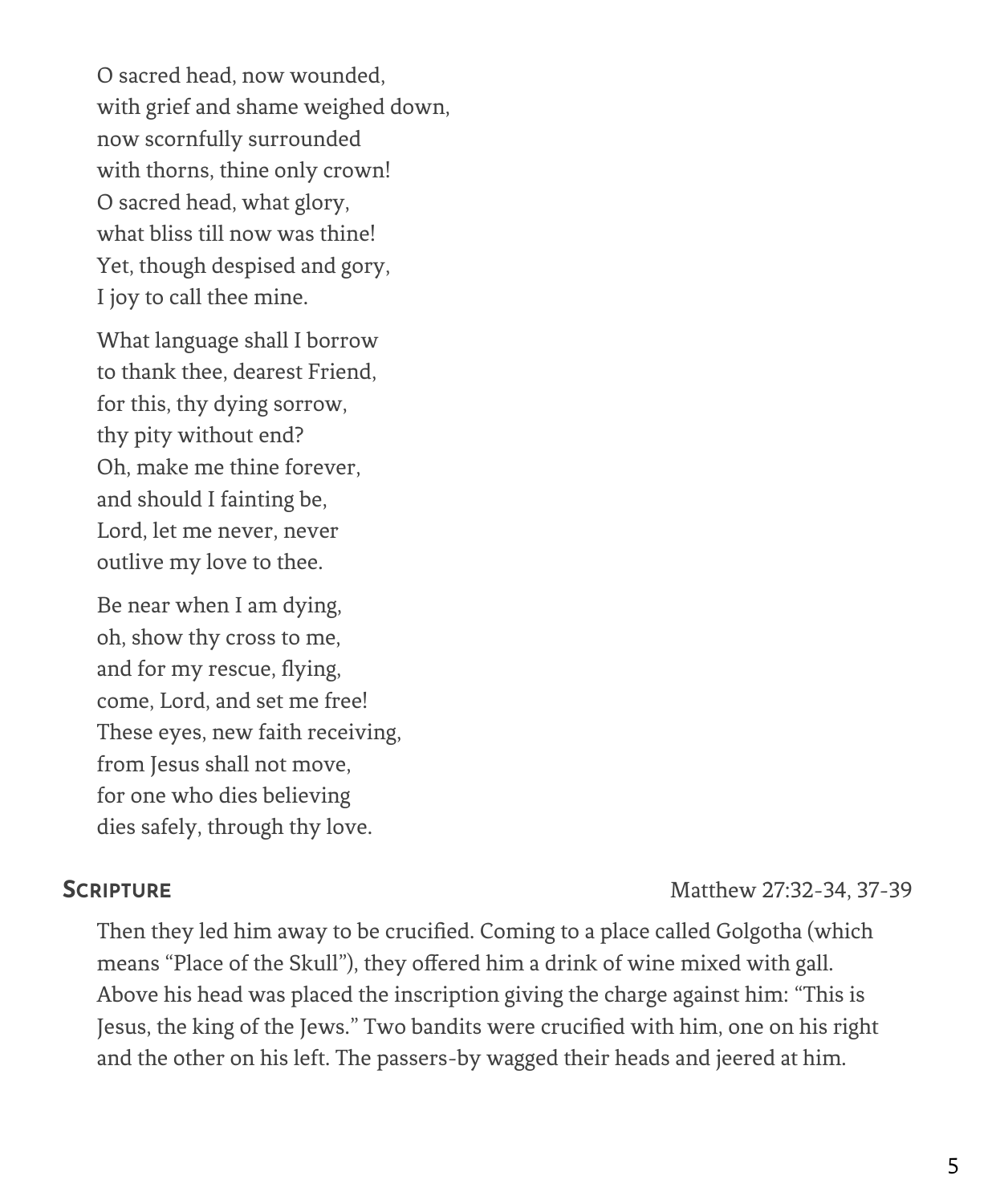## **UPON THE CROSS EXTENDED** Tune: Heinrich Friese, 1450-<sup>1517</sup>

Setting: Kenneth T. Kosche Text: Paul Gerhardt, 1607-1676

Upon the cross extended see, world, your Lord suspended, your Savior yields his breath. The Prince of Life from heaven himself hath freely given to shame and blows and bitter death.

Come, see these things and ponder, your soul will fill with wonder as blood streams from each pore. Through grief beyond all knowing from his great heart came flowing, sighs welling from its deepest core.

Your cords of love, my Savior, bind me to you forever; I am no longer mine. To you I gladly tender all that my life can render, and all I have to you resign.

Your cross I place before me; its saving power restore me, sustain me in the test. It will, when life is ending, be guiding and attending my way to your eternal rest.

**SCRIPTURE** Matthew 27:50-54

Jesus cried aloud and breathed his last. At that moment the curtain of the temple was torn in two from top to bottom. The earth shook, rocks split, and graves opened; many of God's saints were raised from sleep … and when the centurion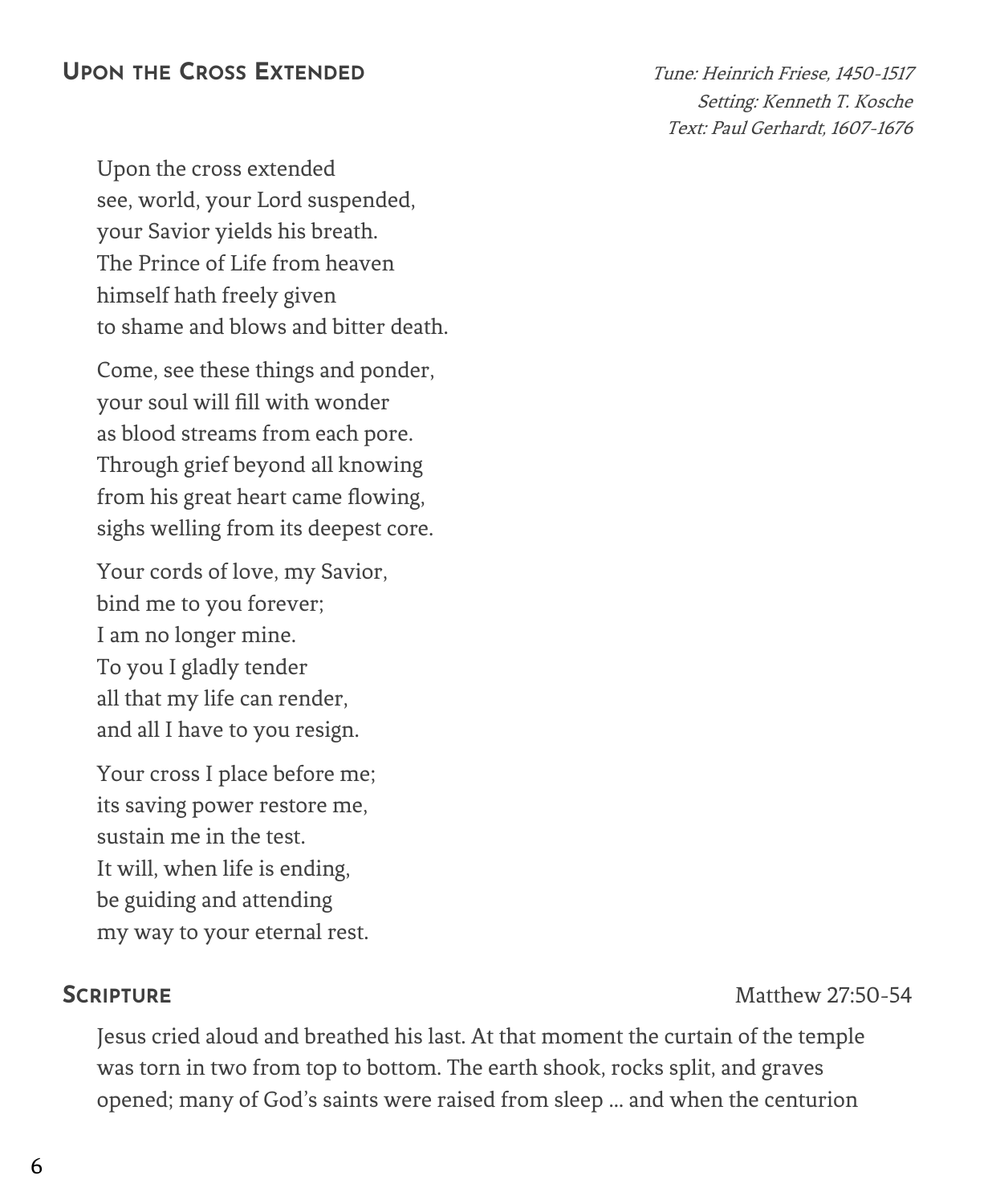and his men who were keeping watch over Jesus saw the earthquake and all that was happening, they were filled with awe and said, "Truly. this was the Son of God."

**BEHOLD, THE LAMB OF GOD** Tune: G. F. Handel, from "The Messiah" Arr. David Paxton

## **SCRIPTURE** Matthew 27:57-61

When evening fell, a wealthy man from Arimathea, Joseph by name, approached Pilate and asked for the body of Jesus...Joseph took the body, wrapped it in a clean linen sheet, and laid it in his own unused tomb, which he had cut out of the rock. He then rolled a large stone across the entrance, and went away. Mary of Magdala was there, and the other Mary, sitting opposite the grave.

**O DARKEST WOE!** Tune: Mainz, 1628 Setting: Joyce Jones, 1991 Text: Friedrich von Speer (v. 1); Johann Rist (verses 2-5)

O darkest woe! O tears, forth flow! Has earth so sad a wonder, that the Father's only Son now is buried yonder!

Behold thy Lord, the Lamb of God blood-sprinkled lies before thee, pouring out his life that he may to life restore thee.

O Jesus blest, my help and rest! With tears I pray, Lord hear me. Make me love thee to the last, till in heaven I greet thee!